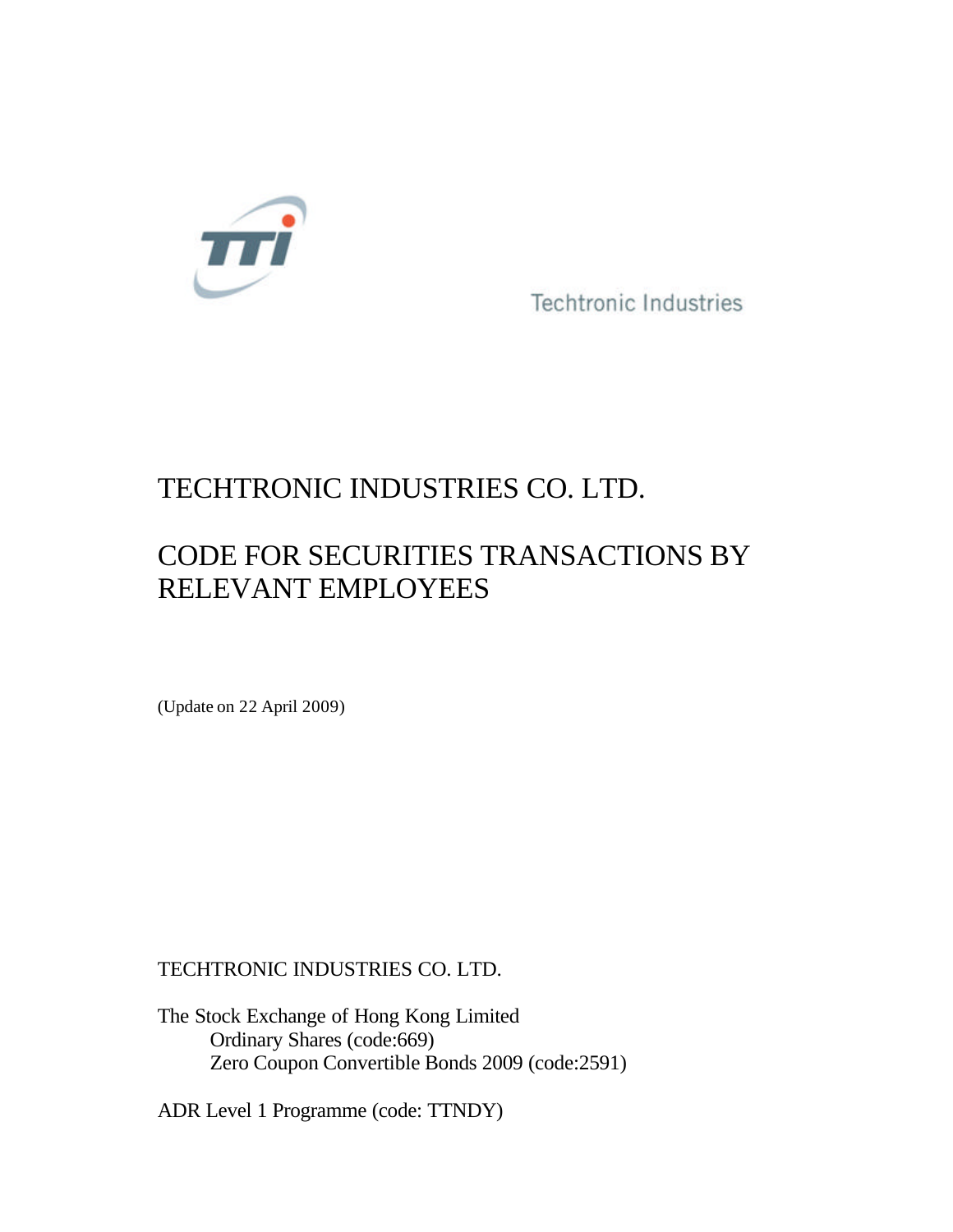## **TECHTRONIC INDUSTRIES CO. LTD. AND ITS SUBSIDIARIES ("TTI")**

## **CODE FOR SECURITIES TRANSACTIONS BY RELEVANT EMPLOYEES**

## **INTRODUCTION**

As a principle, TTI encourages the holding of the securities of Techtronic Industries Co. Ltd. (the "Company") by employees as long-term investments, although discourages short -term speculative dealings. However, in order to protect both individual members of staff and TTI from any potential breaches of the varied and complex legislation which now exists in Hong Kong when dealing in the Company's securities, the rules set out below (the "**Rules**") have been adopted. The Rules are based on the Model Code for Securities Transactions by Directors of Listed Issuers (the "**Model Code** ") set out in Appendix 10 of the Rules Governing the Listing of Securities on The Stock Exchange of Hong Kong Limited.

The Rules reflect the Board's commitment to the highest standards of corporate governance and transparency throughout TTI.

## **To whom do the Rules apply?**

The laws regarding insider dealing and market misconduct set out in Parts XIII and XIV (sections 245-307) of the Securities and Futures Ordinance (the "SFO") apply to all staff and it is your obligation to familiarise yourself with these provisions. The relevant provisions can be found at http://www.hklii.org.hk/hk/legis/ord/571/index.html - s245.

In particular, if you are in possession of unpublished price-sensitive information on other "relevant information" (as defined in the SFO) regarding the Group you should not (i) deal in the Company's securities or derivatives; (ii) counsel or procure another person to deal in the Company's securities or derivatives; or (iii) disclose such information to another person. Breach of these laws can be a criminal and/or civil offence punishable with up to 10 years imprisonment and a fine of HK\$10 million.

The Rules apply to senior managers of TTI as well as their staff who are more likely to be in possession of unpublished price -sensitive information or other relevant information in relation to the Group (the "Relevant Employees"). Relevant Employees will be individually notified and provided with a copy of the Rules. However, if any member of staff who has not been individually notified but considers that he/she might fall within the definition of Relevant Employee, he/she should immediately contact the Group Chief Financial Officer or the Company Secretary of the Company for a determination as to whether the Rules are applicable to such member of staff.

The Directors of the Company have already adopted the Model Code which governs their dealing in the Company's securities.

## **Application of the Rules**

Under the Rules, Relevant Employee will have to receive written consent that they are free to deal in the Company's securities prior to any transaction. This serves two purposes. It avoids the Relevant Employee dealing at a time when he may well be considered to be in possession of unpublished price-sensitive information or other relevant information and potentially be exposed to investigation and the imposition of penalties. Secondly, under the Takeovers Code, the Relevant Employee shareholdings may be grouped with other shareholdings as a 'concert party' and if the combined holdings breach permitted levels it may force a takeover bid to be mounted. The procedure to obtain prior consent allows this position to be reviewed quickly.

## **When can dealings take place?**

There are certain periods of the year when there is an absolute prohibition on Relevant Employee dealing in the Company's securities. In addition, by the nature of their positions, Relevant Employee will be considered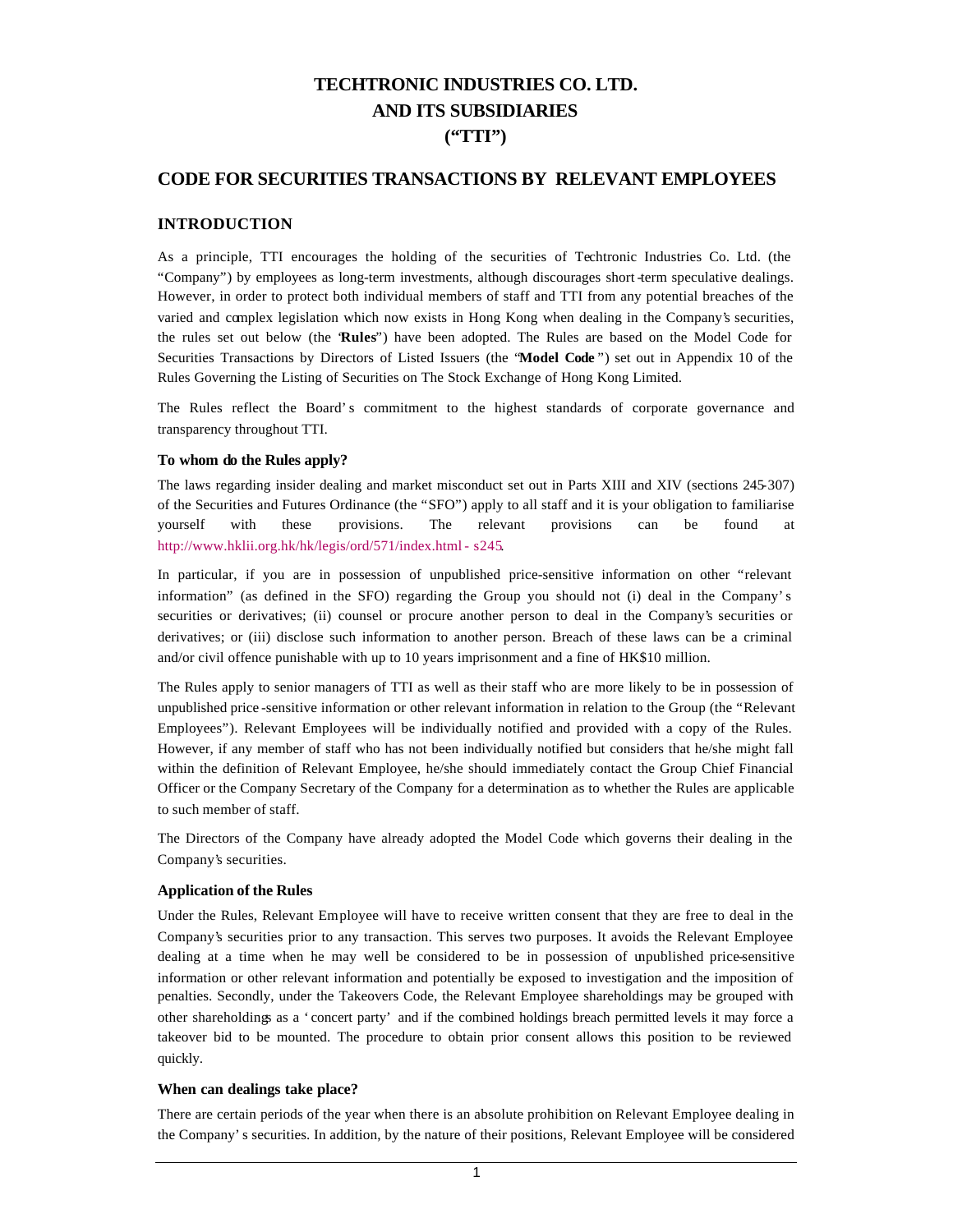to be in possession of unpublished price-sensitive information or other relevant information, for example, prior to the announcement of results or dividends, or other announcements required to be issued pursuant to Listing Rules and accordingly there must be restrictions on when they are able to deal in the Company's securities. These restrictions are set out in the Rules.

If a Relevant Employee is aware of a matter of an exceptional nature that may affect the price or trading volume of the Company's securities, he must not deal. It must always be remembered that if there is an investigation into share dealings, for example, as a result of a price movement prior to the announcement of an acquisition, it may be difficult for the individual who had dealt to prove that he had no prior knowledge of the event.

## **Reasons for t he need for dealing clearance**

By requesting prior clearance, the Relevant Employees then able to demonstrate that he took reasonable steps to ensure that he was not dealing at a time when he may have possessed unpublished price-sensitive information or other relevant information. We would like to make it clear that the Rules do not imply a lack of trust but are intended to protect the individual against inadvertent breaches of complex regulations and to comply with legal obligations imposed by law to ensure proper safeguards exist to prevent market misconduct occurring within the Group.

## **RULES**

## **Definitions**

For the purpose of the Rules:

- (a) "**associates**" in relation to an individual means:
	- (i) his spouse;
	- (ii) any child or step -child, natural or adopted, under the age of 18 years of such individual or of his spouse (together with (a)(i) above, the "family interests");
	- (iii) the trustees, acting in their capacity as such trustees, of any trust of which he or any of his family interests is a beneficiary or, in the case of a discretionary trust, is (to his knowledge) a discretionary object and any company ("trustee-controlled company") in the equity capital of which the trustees, acting in their capacity as such trustees, are directly or indirectly interested so as to exercise or control the exercise of 30% (or such other amount as may from time to time be specified in the Takeovers Code as being the level for triggering a mandatory general offer) or more of the voting power at general meetings, or to control the composition of a majority of the board of directors and any other company which is its subsidiary (together, the "trustee interests");
	- (iv) a holding company of a trustee-controlled company or a subsidiary of any such holding company; and
	- (v) any company in the equity capital of which he, his family interests, any of the trustees referred to in  $(a)(iii)$  above, acting in their capacity as such trustees, and/or any trustee interests taken together are directly or indirectly interested so as to exercise or control the exercise of 30% (or such other amount as may from time to time be specified in the Takeovers Code as being the level for triggering a mandatory general offer) or more of the voting power at general meetings, or to control the composition of a majority of the board of directors and any other company which is its subsidiary or holding company or a fellow subsidiary of any such holding company; and

#### in relation to a company means:

(i) any other company which is its subsidiary or holding company or is a fellow subsidiary of any such holding company or one in the equity capital of which it and/or such other company or companies taken together are directly or indirectly interested so as to exercise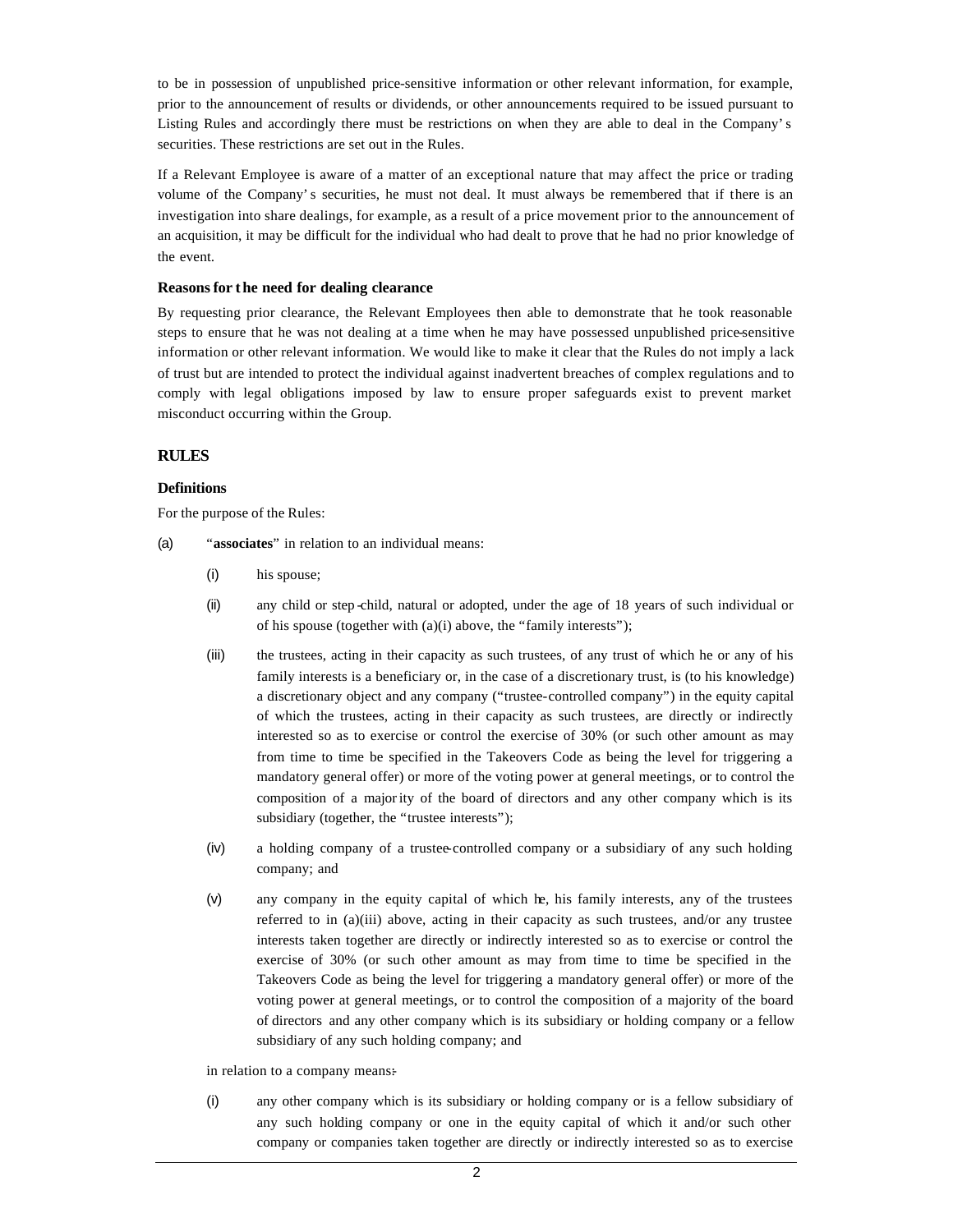or control the exercise of 30% (or such other amount as may from time to time be specified in the Takeovers Code as being the level for triggering a mandatory general offer) or more of the voting power at general meetings, or to control the composition of a majority of the board of directors;

- (ii) the trustees, acting in their capacity as such trustees, of any trust of which the company is a beneficiary or, in the case of a discretionary trust, is (to the company's knowledge) a discretionary object and any company ("trustee-controlled company") in the equity capital of which the trustees, acting in their capacity as such trustees, are directly or indirectly interested so as to exercise or control the exercise of 30% (or such other amount as may from time to time be specified in the Takeovers Code as being the level for triggering a mandatory general offer) or more of the voting power at general meetings, or to control the composition of a majority of the board of directors and any other company which is its subsidiary (together, the "trustee interests");
- (iii) a holding company of a trustee-controlled company or a subsidiary of any such holding company; and
- (iv) any other company in the equity capital of which the company, such other companies referred to in  $(b)(i)$  above, any of the trustees referred to in  $(b)(ii)$  above, acting in their capacity as such trustees, and/or any trustee interests taken together are directly or indirectly interested so as to exercise or control the exercise of 30% (or such other amount as may from time to time be specified in the Takeovers Code as being the level for triggering a mandatory general offer) or more of the voting power at general meetings, or to control the composition of a majority of the board of directors and any other company which is its subsidiary or holding company or a fellow subsidiary of any such holding company
- (b) "**dealing**" includes, subject to paragraph 1(l) below, any acquisition, disposal or transfer of, or offer to acquire, dispose of or transfer, or creation of pledge, charge or any other security interest in, any securities of the listed issuer or any entity whose assets solely or substantially comprise securities of the listed issuer, and the grant, acceptance, acquisition, disposal, transfer, exercise or discharge of any option (whether call, put or both) or other right or obligation, present or future, conditional or unconditional, to acquire, dispose of or transfer securities, or any interest in securities, of the listed issuer or any such entity, in each case whether or not for consideration and any agreements to do any of the foregoing, and "**deal** " shall be construed accordingly;
- (c) "**beneficiary**" includes any discretionary object of a discretionary trust (where the director is aware of the arrangement) and any beneficiary of a non-discretionary trust;
- (d) "**Company**" means Techtronic Industries Co. Ltd.;
- (e) "**Designated Dire ctor**" means Mr Horst Pudwill or failing whom Mr Frank Chan;
- (f) "**Director**" means a director of the Company;
- (g) "**Listing Rules**" means Rules Governing the Listing of Securities on the Stock Exchange;
- (h) "**Relevant Person** " means any employee of TTI (other than a Director of the Company) who, because of his office or employment, is likely to be in possession of unpublished price-sensitive information or other relevant information in relation to the TTI and who has received notification that he has been identified as such by, or in accordance with the procedures approved by, the Company Secretary;
- (i) "**securities**" means listed securities and any unlisted securities that are convertible or exchangeable into listed securities and structured products (including derivative warrants), such as those described in Chapter 15A of the Listing Rules, issued in respect of the listed securities of the Company;
- (j) "**Stock Exchange**" means The Stock Exchange of Hong Kong Limited;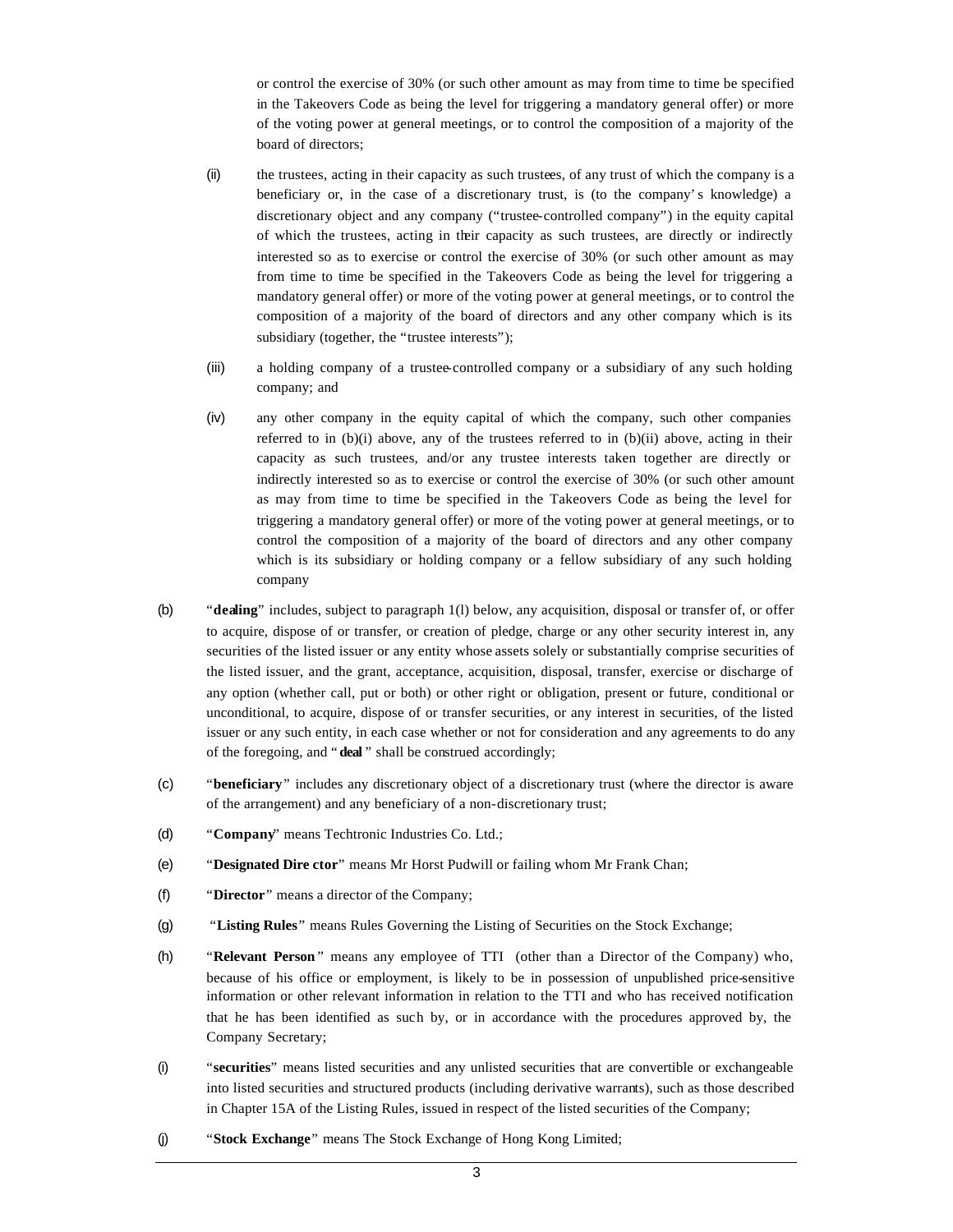- (k) "**Takeovers Code** " means The Codes on Takeovers and Mergers and Share Repurchases issued by the Securities and Futures Commission;
- (l) Notwithstanding the above definition of "dealing", the following dealings are not subject to the provisions of the Rules:
	- (i) taking up of entitlements under a rights issue, bonus issue, capitalisat ion issue or other offer made by the Company to holders of its securities (including an offer of shares in lieu of a cash dividend) but, for the avoidance of doubt, applying for excess shares in a rights issue or applying for shares in excess of an assured allotment in an open offer is a "dealing";
	- (ii) allowing entitlements to lapse under a rights issue or other offer made by the Company to holders of its securities (including an offer of shares in lieu of a cash dividend);
	- (iii) undertakings to accept, or the acceptance of, a general offer for shares in the Company made to shareholders other than those that are concert parties (as defined under the Takeovers Code) of the offeror;
	- (iv) exercise of share options or warrants or acceptance of an offer for shares pursuant to an agreement entered into with the Company before a period during which dealing is prohibited under the Rules at the pre-determined exercise price, being a fixed monetary amount determined at the time of grant of the share option or warrant or acceptance of an offer for shares;
	- (v) an acquisition of qualification shares where, under the Company's constitutional documents, the final date for acquiring such shares falls within a period when dealing is prohibited under the Rules and such shares cannot be acquired at another time;
	- (vi) dealing where the beneficial interest or interests in the relevant security of the Company do not change;
	- (vii) dealing where a shareholder places out his existing shares in a "top-up" placing where the number of new shares subscribed by him pursuant to an irrevocable, binding obligation equals the number of existing shares placed out and the subscription price (after expenses) is the same as the price at which the existing shares were placed out; and
	- (viii) dealing where the beneficial ownership is transferred from another party by operation of law.
- (m) For the purpose of the Rules, the grant to a Relevant Employee of an option to subscribe or purchase the Company's securities shall be regarded as a dealing by him, if the price at which such option may be exercised is fixed at the time of such grant. If, however, an option is granted to a Relevant Employee on terms whereby the price at which such option may be exercised is to be fixed at the time of exercise, the dealing is to be regarded as taking place at the time of exercise.

## **Basic Principles**

- **1.** The Rules set a required standard against which Relevant Employees must measure their conduct regarding transactions in securities of the Company. Any breach of such required standard may have serious consequences under the law and the Listing Rules and will be treated as a serious disciplinary offence by the Company. A Relevant Employee must seek to secure that all dealings in which he is or is deemed to be interested be conducted in accordance with the Rules.
- **2.** Relevant Employees wishing to deal in any securities in the Company must first have regard to the provisions of Parts XIII and XIV of the Securities and Futures Ordinance with respect to insider dealing and market misconduct. However, there are occasions where Relevant Employees will not be free to deal in the Company's securities even though the statutory requirements will not be contravened.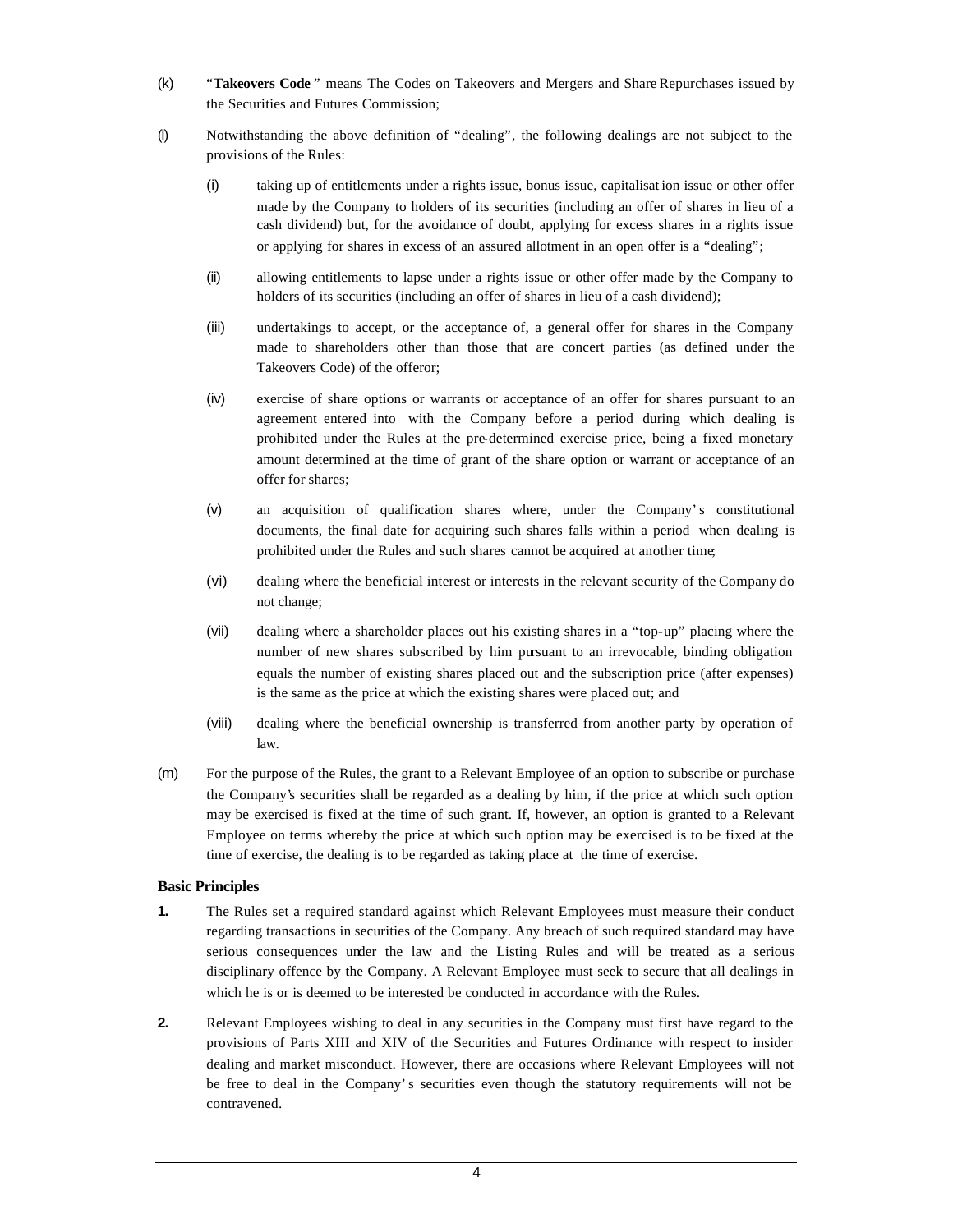- **3.** The single most important thrust of the Rules is that Relevant Employees who are aware of or privy to any negotiations or agreements related to intended acquisitions or disposals which are modifiable transactions under Chapter 14 of the Listing Rules or connected transactions under Chapter 14A of the Listing Rules or any price-sensitive information must refrain from dealing in the Company's securities as soon as they become aware of them or privy to them until the Company has properly disclosed the information in accordance with the Listing Rules. Relevant Employees who are privy to relevant negotiations or agreements or any price-sensitive information should not disclose such information to any members of staff who are not so privy to such unpublished price-sensitive information. In addition, if a Relevant Employee is aware of a matter of an exceptional nature that may affect the price or trading volume of the Company's securities, he must not deal.
- **4.** In addition, a Relevant Employee must not make any unauthorised disclosure of confidential information, whether to co-trustees or to any other person (even those to whom he owes a fiduciary duty) or make any use of such information for the advantage of himself or others.

## **A. Absolute prohibitions**

- **1.** A Relevant Employee must not deal in any of the securities of the Company at any time when he is in possession of unpublished price-sensitive information in relation to those securities, or where clearance to deal is not otherwise conferred upon him under Rule B.8.
	- *Note: "Price sensitive information" means information described in rule 13.09(1) of the Listing Rules and the notes thereunder. In the context of the Rules, rule 13.09(1)(c) of the Listing Rules and its notes 9, 10 and 11 are of particular relevance.*
- **2.** A Relevant Employee must not deal in the securities of the Company when by virtue of his position as a director of another listed iss uer, he is in possession of unpublished price-sensitive information in relation to the Company's securities.
- **3.** (a) A Relevant Employee must not deal in any securities of the listed issuer on any day on which its financial results are published and:
	- (i) during the period of 60 days immediately preceding the publication date of the annual results or, if shorter, the period form the end of the relevant financial year up to the publication date of the results; and
	- (ii) during the period of 30 days immediately preceding the publication date of the quarterly results (if any) and half-year results or, if shorter, the period from the end of the relevant quarterly or half-year period up to the publication date of the results,

unless the circumstances are exceptional, for example, where a pressing financial commitment has to be met as described in section C below. In any event, he must comply with the procedure in Rules B.8 and B.9 of this code.

- *Note: Relevant* Employees *should note that the period during which they are not allowed to deal under Rule A.3 will cover any period of delay in the publication of a results announcement.*
- **4.** Where a Relevant Employee is a sole trustee, the provisions of the Rules will apply to all dealings of the trust as if he were dealing on his own account (unless the Relevant Employee is a bare trustee and neither he nor any of his associates is a beneficiary of the trust, in which case the provisions of the Rules will not apply).
- **5.** Where a Relevant Employee deals in the securities of the Company in his capacity as a co-trustee and he has not participated in or influenced the decision to deal in the securities and is not, and none of his associates is, a beneficiary of the trust, dealings by the trust will not be regarded as his dealings.
- **6.** The restrictions on dealings by a Relevant Employee contained in the Rules will be regarded as equally applicable to any dealings by the Relevant Employee's spouse or by or on behalf of any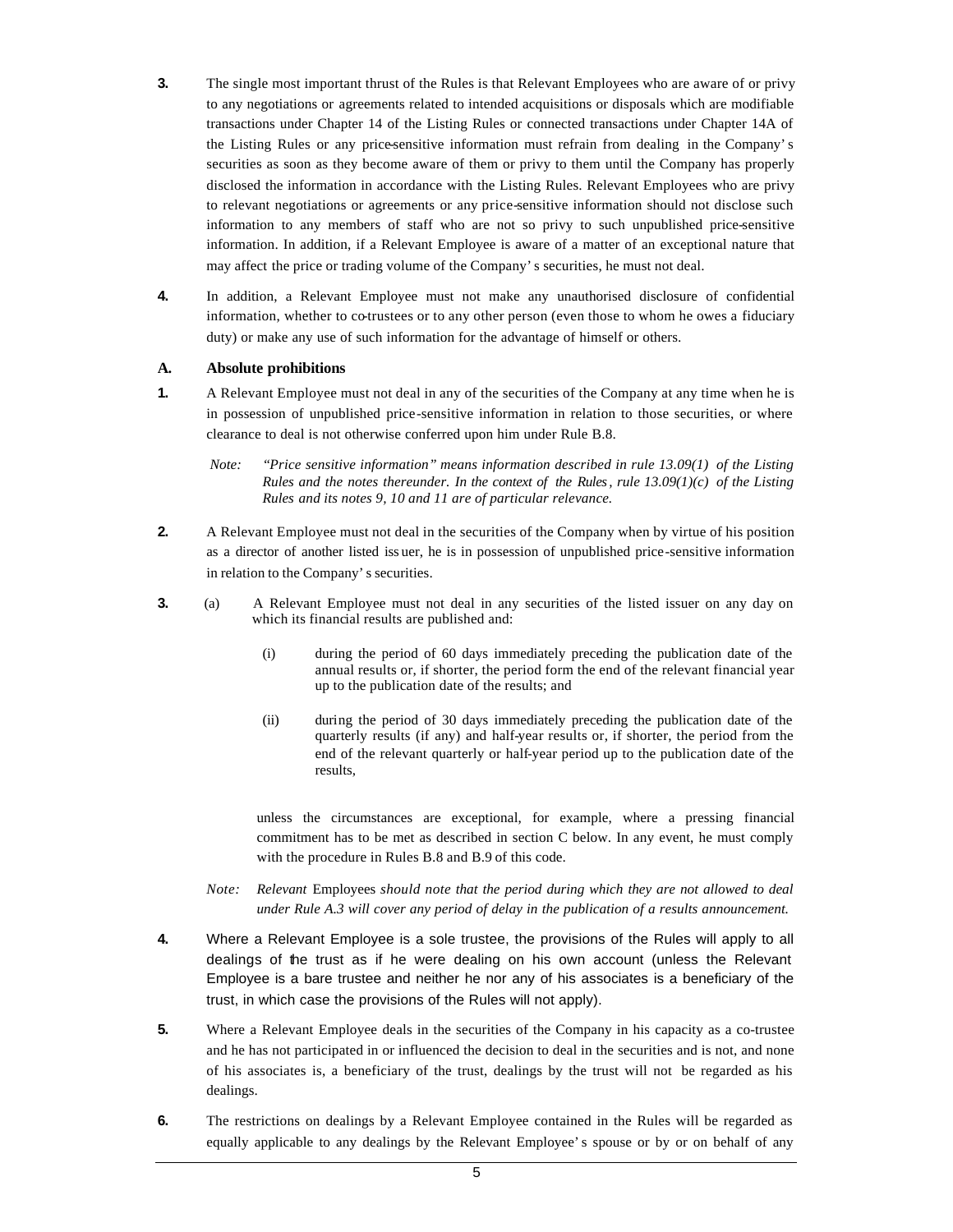minor child (natural or adopted) only in the situation where the Relevant Employee has actually encouraged such persons to undertake such dealings) and any other dealings in which for the purposes of Part XV of the Securities and Futures Ordinance he is or is to be treated as interested. It is the duty of the Relevant Employee, therefore, to seek to avoid any such dealing at a time when he himself is not free to deal.

**7.** When a Relevant Employee places investment funds comprising securities of the Company under professional management, discretionary or otherwise, the managers must nonetheless be made subject to the same restrictions and procedures as the Relevant Employee himself in respect of any proposed dealings in the Company's securities.

## **B. Notification**

- **8.** A Relevant Employee must not deal in any securities of the Company without first notifying in writing the Designated Director for the specific purpose and receiving a dated written acknowledgement. In each case,
	- (a) a response to a request for clearance to deal must be given to the Relevant Employee within five business days of the request being made; and
	- (b) the clearance to deal in accordance with (a) above must be valid for no longer than five business days of clearance being received.
	- *Note: For the avoidance of doubt, the restriction under Rule A.1 applies in the event that price sensitive information develops following the grant of clearance.*
- **9.** Dealing requests should be in writing in the specified form which can be obtained from Senior Vice President Corporate Affairs. No dealing should take place until the Relevant Employee receives written confirmation that the dealing is approved. The response will, whenever possible, be given on the same day. Any such confirmation will only apply to the then current circumstances and be valid for seven days. A new clearance will be required if there is any delay in the dealing taking place. Clearance is also required in respect of the exercise of options under an option scheme.
- **10.** Any Relevant Employee who acts as trustee of a trust must ensure that his co-trustees are aware of the identity of the Company so as to enable them to anticipate possible difficulties. A Relevant Employee having funds under management must likewise advise the investment manager.
- **11.** Any Relevant Employee who is a beneficiary, but not a trustee, of a trust which deals in securities of the Company must endeavour to ensure that the trustees notify him after they have dealt in such securities on behalf of the trust, in order that he in turn may notify the Company. For this purpose, the Relevant Employee must ensure that the trustees are aware that he is subject to the Rules.

## **C. Exceptional circumstances**

**12.** If a Relevant Employee proposes to sell or otherwise dispose of securities of the Company under exceptional circumstances where the sale or disposal is otherwise prohibited under the Rules, the Relevant Employee must, in addition to complying with the other provisions of the Rules, comply with the provisions of Rule B.8 regarding prior written notice and acknowledgement. The Relevant Employee must satisfy the Designated Director that the circumstances are exceptional and the proposed sale or disposal is the only reasonable course of action available to the Relevant Employee before the Relevant Employee can sell or dispose of the securities. An example of the type of circumstances which may be considered exceptional for such purposes would be a pressing financial commitment on the part of the Relevant Employee that cannot otherwise be satisfied.